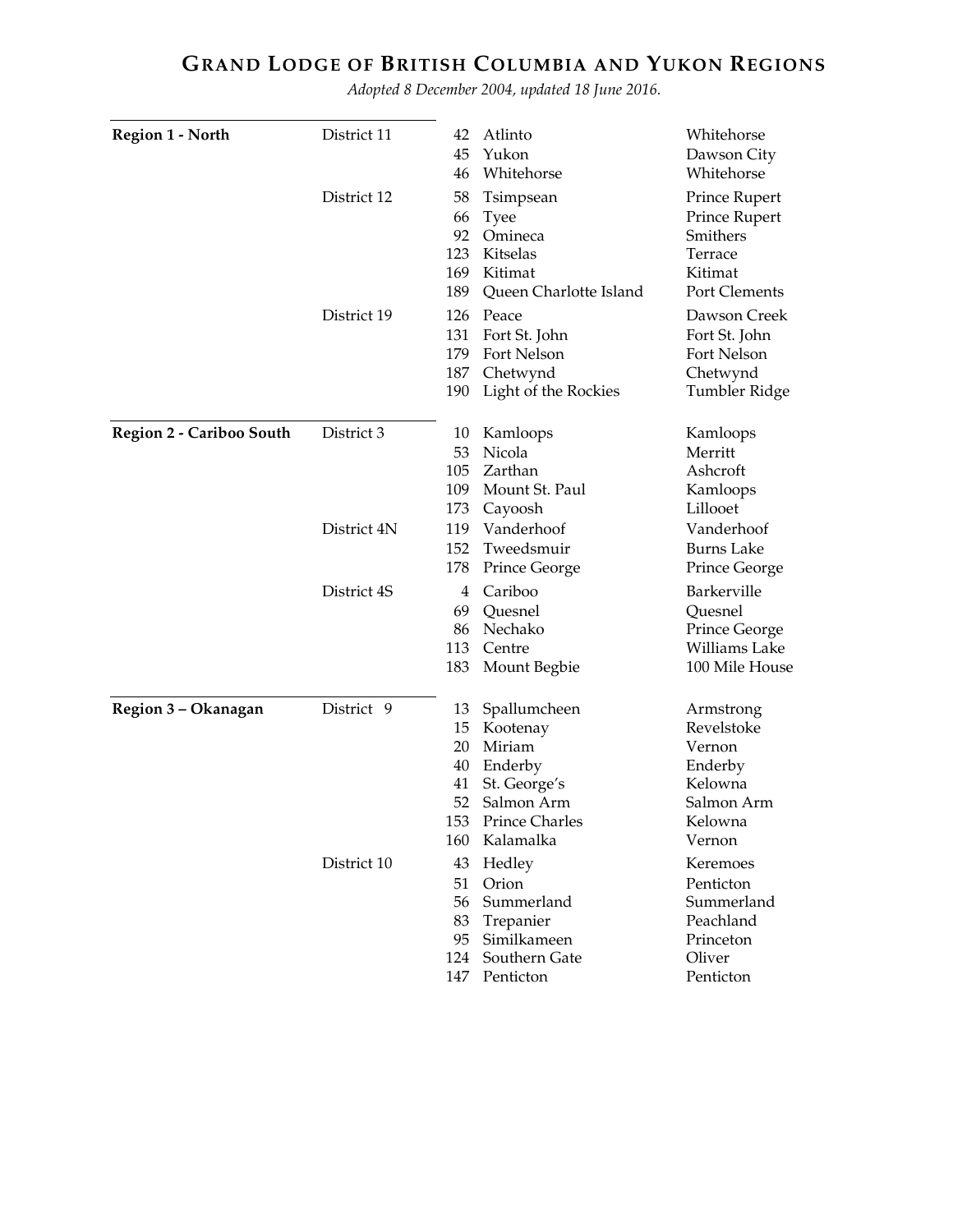| Region 4 - Kootenay            | District 6  | 23. | Nelson                | Nelson                             |
|--------------------------------|-------------|-----|-----------------------|------------------------------------|
|                                |             | 25  | Kaslo                 | Kaslo                              |
|                                |             | 29  | Slocan                | Slocan                             |
|                                |             | 61  | Star of the West      | Nakusp                             |
|                                |             | 146 | Sentinel              | Castlegar                          |
|                                | District 7  | 27  | Corinthian            | Trail                              |
|                                |             | 28  | King Edward           | Greenwood                          |
|                                |             | 31  | Ymir                  | Salmo                              |
|                                |             | 37  | Harmony               | <b>Grand Forks</b>                 |
|                                | District 8  | 11  | Mountain              | Golden                             |
|                                |             | 34  | <b>Fisher Peak</b>    | Cranbrook                          |
|                                |             | 35  | <b>Elk River</b>      | Fernie                             |
|                                |             | 38  | Columbia              | Invermere                          |
|                                |             | 54  | Creston               | Creston                            |
| <b>Region 5 - South Fraser</b> | District 18 | 16  | Pacific               | Mission                            |
|                                |             | 19  | Ionic-Kent            | Chilliwack                         |
|                                |             | 70  | Abbottsford           | Abbotsford                         |
|                                |             | 120 | Mount Zion            | Chilliwack                         |
|                                |             | 139 | Mount Hope            | Hope                               |
|                                | District 23 | 80  | St. James             | White Rock                         |
|                                |             | 103 | Eureka                | Langley                            |
|                                |             | 112 | Joppa                 | White Rock                         |
|                                |             | 168 | Cloverdale            | Langley                            |
|                                |             | 184 | Langley               | Langley                            |
|                                |             | 192 | Dogwood               | Aldergrove                         |
|                                | District 28 | 78  | De Wolf               | Port Coquitlam                     |
|                                |             | 97  | Vimy                  | Port Coquitlam                     |
|                                |             | 101 | Prince David          | Maple Ridge                        |
|                                |             | 128 | Landmark              | Maple Ridge                        |
|                                |             | 138 | Tuscan                | Port Coquitlam                     |
|                                |             | 182 | <b>Blue Mountain</b>  | Port Coquitlam                     |
| Region 6 - Vancouver           | District 13 | 7   | Mount Hermon          | Kerrisdale                         |
|                                |             | 22  | Acacia                | 8th & Granville                    |
|                                |             |     | 63 Heritage           | Rupert St.                         |
|                                |             | 67  | Melrose               | Kerrisdale                         |
|                                |             | 68  | Vancouver             | 8th & Granville                    |
|                                |             | 100 | Prince of Wales       | Kerrisdale                         |
|                                |             | 118 | Dunbar<br>150 Burnaby | Kerrisdale<br><b>Rupert Street</b> |
|                                |             | 156 | Commonwealth          | Kerrisdale                         |
|                                |             |     | 195 Excelsior         | Vancouver                          |
|                                |             |     | 196 Dimasalang        | Kerrisdale                         |
|                                | District 14 | 12  | Cascade               | 8th & Granville                    |
|                                |             | 44  | Southern Cross        | Kerrisdale                         |
|                                |             | 77  | Zion                  | Kerrisdale                         |
|                                |             | 87  | Progress              | Kerrisdale                         |
|                                |             | 91  | University            | 8th & Granville                    |
|                                |             | 96  | Grandview-Trinity     | Rupert St                          |
|                                |             | 108 | Meridian              | Kerrisdale                         |
|                                |             | 115 | Keystone-Lions Gate   | Kerrisdale                         |
|                                |             | 193 | Alliance              | Kerrisdale                         |